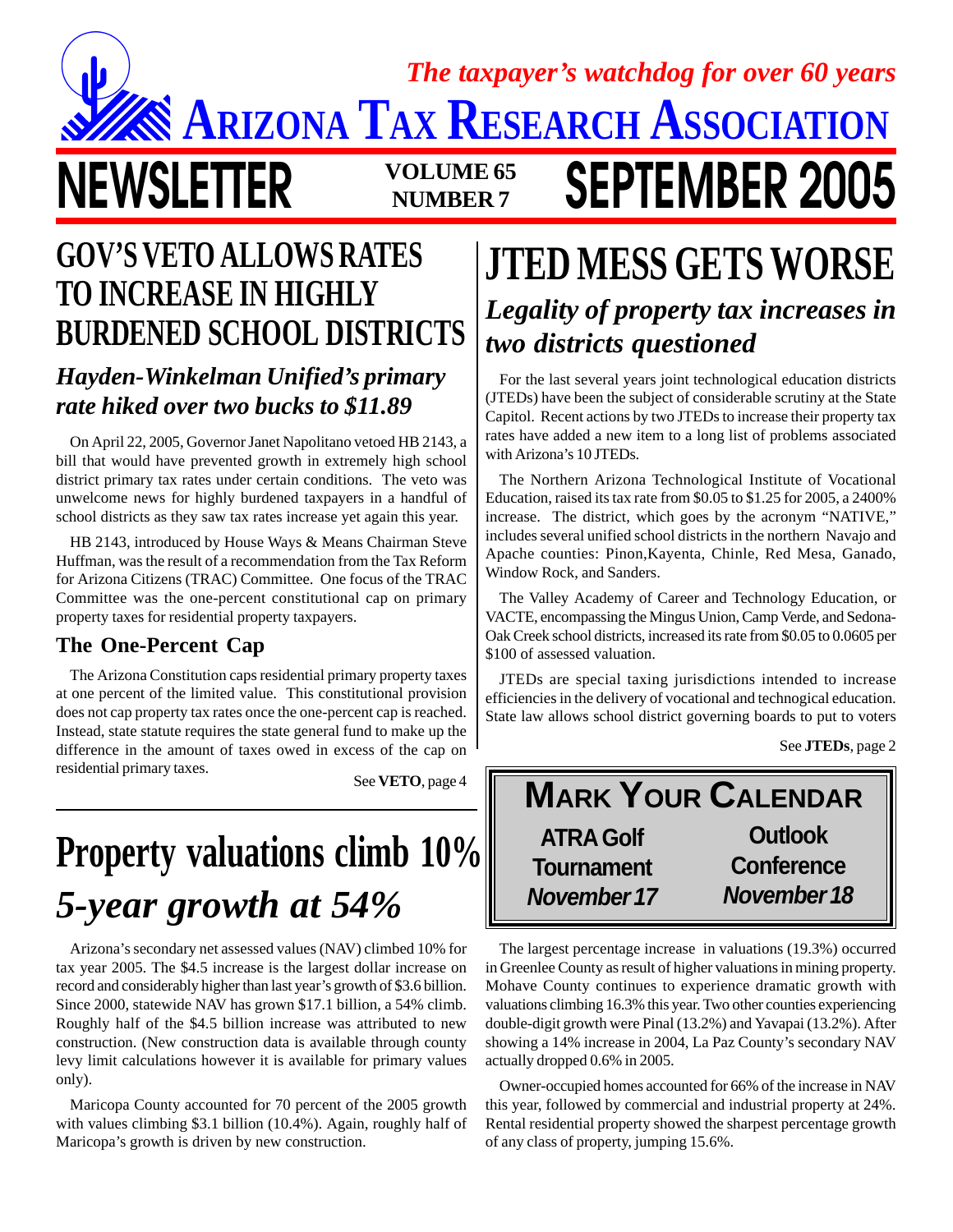# **JTEDs** *Continued from page 1*

the question of participating in a JTED. If successful, as all have been thus far, a qualifying tax rate (QTR) of five cents is applied to the property tax base of each of the member school districts to generate local revenue that, along with state appropriations, are the main funding sources for JTEDs.

In each of these JTED elections, voters were asked to approve their school district's membership in a JTED with the understanding that the rate would be five cents. The public debate, informational materials and, in numerous cases, even the ballot language itself, were unambiguous in the communication of the tax exposure.

The official proposal for the VACTE district made the following promise to voters:

*This means that a homeowner with a home that is assessed at \$100,000 . . . will pay an additional \$5 tax each year. The tax rate will never go higher unless the voters approve such.*

The ballot that was actually put to voters to decide the question of JTED membership for the NATIVE district also made the tax implications clear:

*The Governing Board of \_\_\_\_\_\_\_\_\_\_ petitions voters to authorize the school district, in accordance with A.R.S. 15- 392, to form a Joint Technological Education District, Northeast Arizona Technological Institute of Vocational Education (NATIVE) at a tax rate of \$0.5 per \$100 of assessed valuation.*

Despite such promises, district officials in both VACTE and NATIVE argued that state law requires counties to levy property taxes at the level requested by district. Because the fiscal year (FY) 2006 state budget froze appropriations to most JTEDs at FY 2005's levels, but did not explicity restrict their spending authority, these two JTEDs maintain that they are at liberty to increase their tax rates to make up the difference between their adopted budgets and actual state aid.

Other JTEDs chose not to use this rationale to increase their tax rates, although several were in a similar situation with regard to state appropriations.

County officials in Navajo, Apache, and Yavapai counties, many of whom had raised concerns about the legality of the rate hikes, asked for guidance from the Arizona Department of Education (ADE) and the State Attorney General (AG). So far, the AG's office has not opined on the matter.

Meanwhile, ADE communicated to the counties their desire not to get involved. A memorandum from Vicki Salazar, ADE's Associate Superintendent of Business, Information and Finance contained the following messege:

*After reviewing current legislation it is the Department's opinion that this is a local issue that must be addressed with your County School Superintendent and your County Attorney's Office.*

Lacking guidance from the state, county officials seem divided on the issue. Ultimately, counties adopted the rate increases, taking the troublesome position that, despite their legal and procedural requirement to officially adopt rates, values, and levies for local governments within county boundaries, they are merely a pass through and have no authority over the taxing decisions of districts or municipalities, even if those decisions are in error or illegal.

Tuba City Unified in Coconino County also joined the JTED in November 2004. However, Coconino County officials said that taxes will not be levied this year in Tuba City on behalf of NATIVE.

"I am disgusted," said Bryan Detwiler, a governing board member from the Mingus Union High School District who testified in opposition to the tax increase at the VACTE budget meeting. "We're being set up for more tax increases in the future."

#### **JTED Finance Problems and Spending Caps**

A report from the State Auditor General published in December 2004 confirmed numerous criticisms that ATRA had communicated to the Legislature for years regarding JTEDs.

JTEDs were originally conceived as opportunities to increase efficiency by centralizing the investment in vocational training facilities and technology. Growth in so called "satellite" JTED courses conducted in high schools and community colleges goes counter to the original purpose for JTEDs and has resulted in redundant and exaggerated student counts and otherwise inefficient funding. Another issue examined by the Auditor General was the substantial amount of JTED dollars being used to supplant existing programs at members school districts.

The first two JTEDs, the East Valley Institure for Technology (EVIT) and the Northern Arizona Vocational Institute of Techology (NAVIT), in operation since the early 1990s, were joined by six newlyformed JTEDs in FY 2002. This development caused a sizeable jump in state funding demands. Coupled with ATRA's recommendations that the Legislature reform JTED finance with an eye toward increasing efficiency and avoiding redundancy, the Legislature enacted a series of moratoriums and funding freezes impacting JTEDs starting in FY 2003.

The history of these efforts to control JTED growth and spending demands has provided a very instructive case study in the Legislature's inability to manage Arizona's finances.

See **JTEDs**, page 3

| <b>ARIZONA TAX RESEARCH ASSOCIATION</b>  | Published 10 times annually by the Arizona Tax Research Association,      | 1814 W. Washington Street | $\frac{1}{2}$ |
|------------------------------------------|---------------------------------------------------------------------------|---------------------------|---------------|
|                                          | a nonprofit organization whose purpose is to promote efficiency and       | Phoenix, Arizona 85007    |               |
|                                          | economy in Arizona government and reductions at all levels. Permission to | $(602)$ 253-9121          |               |
|                                          | reprint is granted to all publications giving appropriate credit to the   | FAX (602) 253-6719        |               |
| Jennifer Schuldt Senior Research Analyst | <b>Arizona Tax Reseach Association.</b>                                   | www.arizonatax.org        |               |
| Carmen Florez-LuceroOffice Manager       | Serving Arizona's taxpayers since 1940.                                   | atra@arizonatax.org       |               |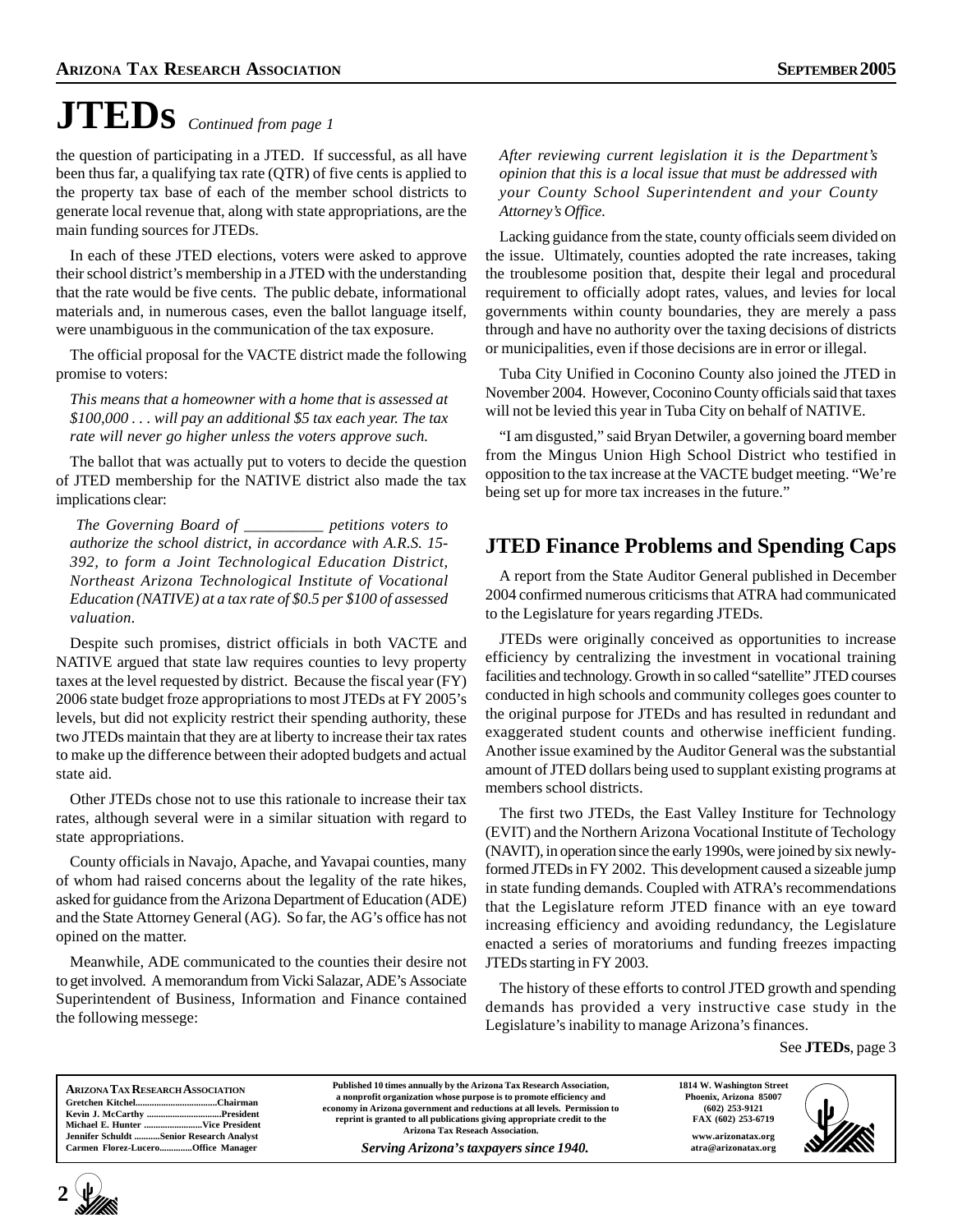# **JTEDs** *Continued from page 2*

The FY 2003 moratorium prohibited the establishment of new JTEDs and the expansion of boundaries for the existing ones for two years. However, the Legislature allowed exceptions for JTEDs that had already been officially proposed by members school districts.

At the time, the Legislature was aware of only one newly proposed JTED, the Western Maricopa Education Center (West-MEC). A condition placed on this new JTED, however, was that their enrollment could not exceed 450 students for their first two years of operation. The enrollment cap was designed to ensure that West-MEC property tax levy would cover their entire budget.

Unbeknownst to the Legislature, however, was that numerous other school districts had officially resolved to ask their voters to form a JTED that ultimately became known as NATIVE. These member districts have comparatively low taxable value. So, while both West-MEC and NATIVE began operations in FY 2004, only West-MEC was impacted by the spending freeze.

Another exception provided by the Legislature — further eroding the fiscal control intended in the first moratorium — allowed districts to join existing JTEDs as long as they shared a border with a current member district or received approval from their governing board by March 7, 2002 and from their voters by the November elections of that year. Again, this provision resulted in several districts joining JTEDs throughout the state.

For FY 2005, the original moratorium was amended to remove the 450-student cap and instead cap a new JTED's state aid at the FY 2004 level. West-MEC's had argued that they should be allowed to increase their enrollment, even if they were not going to receive any state appropriations for that year.

This year, the Legislature took a different approach. The state's K-12 budget bill, HB 2767, froze state appropriations to JTEDs for FY 2006 at the level appropriated in FY 2005. However, to increase funding to West-MEC, the appropriated amount would be double the amount generated by the nickel property tax rate. This calculation also allowed an increase for the Coconino Association for Vocations, Industry and Technology (CAVIAT).

The FY 2006 appropriation cap is in effect, however, for the other eight JTEDs, providing the rationale for NATIVE and VACTE to increase their property tax.

Those who have been involved in discussions at the Legislature on the topic of JTEDs will acknowledge that the tax increase in VACTE and NATIVE are contrary to legislative intent. In fact, increasing the local property tax has occasionally appeared on a list of options on how to reduce the exposure of the state general fund caused by JTED growth.

For example, during the 2002 legislative session, JLBC provided an analysis to the appropriations committees detailing scenarios where the five-cent rate is increased to 10 cents or 15 cents, thereby reducing the state's share in the equalization formula. Similarly, Senate Appropriations Chairman Bob Burns proposed a plan during

the 2005 session that would have phased out all state funding and allowed a higher, though limited, tax rate. In both instances the proposed tax increase would have gone into effect only upon receiving voter approval.

#### **HB 2418 and the Task Force on Joint Technological Education**

A strong supporter of JTED's, House Education Committee Chairman Mark Anderson introduced legislation during the last session to address some of the problems articulated in the Auditor General report. After numerous versions and debates, HB 2418 was enacted containing several compromise provisions that represent, in ATRA's view, a fairly weak response to the array of JTED problems. However, some of the provisions in the legislation are pointed in the right dirction. For example, of HB 2418 includes the following:

- Maintains a student count cap of 1.25 for students attending both a high school and a JTED in the same location.
- ♦ Excludes students in K-8 enrolled in a course offered by a JTED from inclusion in a JTED's student count calculations for funding purposes and prohibits any JTED monies from being used for students in K-6.
- ♦ Provides a schedule for school districts that had supplanted programs with JTED monies to return to the previous status by FY 2008 and prohibits any supplanting in the future.
- ♦ Requires JTEDs to include in their student count only pupils in grades 9-12 if the pupils are enrolled in approved courses. Courses that are not part of an approved program for career and technical education shall not be counted for funding purposes.
- ♦ Continues the cap on the formation or growth of a JTED for FY 2006, with the exception of Pima County school districts.
- ♦ For FY 2006 only, limited JTED student counts to 0.5 for students being taught on community college campuses and prohibited colleges from counting JTED students that are taught at a location other than a college.

HB 2418 also establishes the *Task Force on Joint Technological Education Districts* consisting of legislative members appointed by the President and the Speaker. The bill requires the *Task Force* to evaluate and make specific recommendations concerning the state and local funding governance, course offerings of JTEDs, as well as partnerships with school districts and community colleges. The Speaker has appointed Representatives Mark Anderson (co-chair), Tom Boone, and Olivia Cajero Bedford. The Senate President has appointed Senators Bob Burns, Ron Gould, and Richard Miranda. A report is to be submitted by December 1, 2005.

*Michael Hunter*

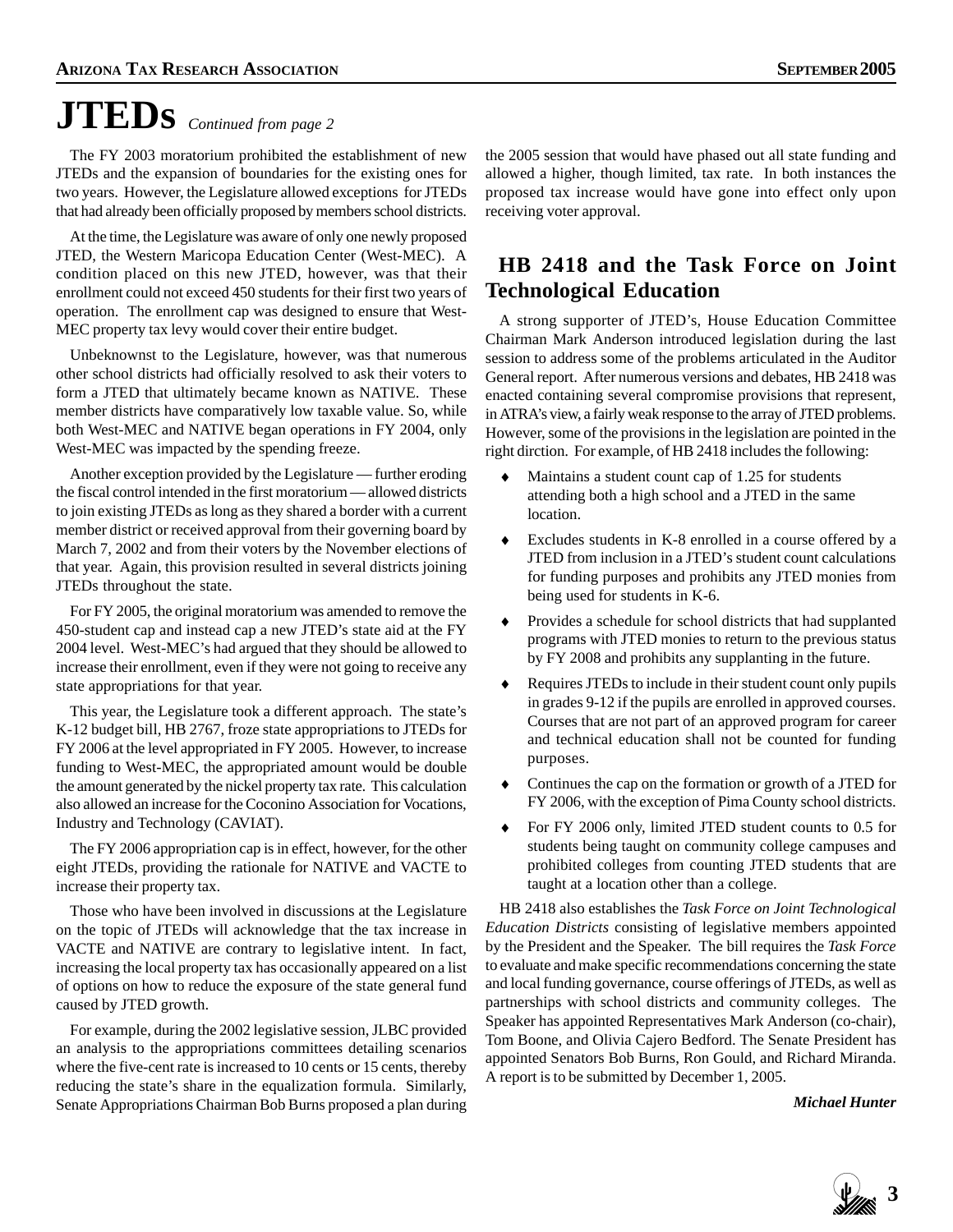# **VETO** *Continued from page 1*

While the one-percent cap achieves the goal of protecting residential taxpayers from excessive taxation, it also has the unintended consequence of actually encouraging primary property tax rate increases. Once residential taxpayers are insulated from paying for further tax rate increases, local governments are allowed to shift the costs of those tax increases to the state general fund. Further, because the one-percent cap only applies to residential property, all other property taxpayers (business, agriculture, vacant land, etc.) continue to pay these excessive rates.

HB 2143 represented a modest effort to address the serious problems associated with the one-percent cap by preventing tax rate increases in school districts where:

- At least 50% of the residential property value of the district exceeds the one-percent cap. (*This helps ensure that the district is primarily responsible for the high overall primary rate.*)
- $\bullet$  The school district primary rate exceeds 150% of the qualifying tax rate (QTR) set each year by the Legislature. (*This further ensures that the district has a primary rate considerably higher than required by state law.*)

In her veto message, Governor Napolitano argued that "Imposing this type of cap on school district tax rates would involve an inappropriate intrusion on local control."

The Governor goes on to say that HB 2143 "would further exacerbate the discrepancies in per pupil education spending levels among high and low property wealth districts, making Arizona further susceptible to challenges that it has failed to maintain a

general and uniform system for funding education."

The assertion that HB 2143 represents an "inappropriate intrusion on local control" ignores the fact that school district primary tax rates are not a matter of local control. The Legislature and the Governor are responsible for laws governing school finance and, ultimately, the level of primary taxes levied.

Further, "discrepancies in per-pupil education spending levels among high and low property wealth districts" — not to mention inequities in property tax burdens — are in fact caused by state laws that turn a blind eye on the circumstances of many school districts and their taxpayers in Arizona.

Some areas of this state are faced with extraordinarily high tax burdens and disparate per-student spending levels. The Legislature and Governor have a constitutional responsibility to help resolve such problems.

ATRA has advocated that the Legislature take steps to reform state laws and funding mechanisms underlying most of the taxpayer and school spending inequities. School district levies for desegregation, excess utilities, the small school district adjustment, transportation funding, and other problem areas of school finance are all examples of state laws that, as the Governor put it, "exacerbate the discrepancies."

Admittedly, resolving school finance problems can be difficult for state policymakers. However, HB 2143 was a simple, straightforward effort to stop further exposure for taxpayers who are now paying taxes at confiscatory levels. The inability of the Governor to cooperate in such a reform does not bode well for meaningful work that needs to be done on larger issues.

### **School district primary rate increases that would have been prevented by the enactment of HB 2143**

| <b>School District</b>   | 2004     | 2005      | <b>Increase</b> |
|--------------------------|----------|-----------|-----------------|
| Hayden Winkelman Unified | \$9.7120 | \$11.8875 | \$2.1755        |
| <b>Bowie Unified</b>     | \$9.9236 | \$10.5605 | \$0.6369        |
| <b>McNeal Elementary</b> | \$7.4211 | \$7,5790  | \$0.1579        |
| Maricopa Unified         | \$6.1056 | \$6.1208  | \$0.0152        |

### **Committee on Hayden Property Taxes Adopts Recommendations**

The Joint Legislative Study Committee on Hayden-Winkelman Property Taxes held its last meeting on September 15, 2005, adopting several recommendations intended to deal with a community with the dubious distinction of having the highest combined tax rates in the State of Arizona, and perhaps in the nation. (Please see table on page 5.)

The Committee recommended that the Arizona Department of Education and State Attorney General assess the applicability of statutes relating to gross financial mismanagement to circumstances in the Hayden-Winkelman Unified School District. Simarly, the committee recommended that these laws be amended to require an analysis in light of the gross financial mismanagement laws in a case where a school district's combined tax rate exceeds \$15.00 per \$100 of assessed value.

Also recommended was that the Legislature appropriate approximately \$2.3 million to finance a proposed "cash out" agreement wherein bondholders, acknowledging the probability that the Hayden-Winkelman Unified School District will default on its debt obligations or file for protection under Chapter 9 of the Bankruptcy Code, are willing to accept cents on the dollar to relieve the district and its taxpayers of their debt.

This relief would be loaned by the state to the school district once the Town of Hayden's Town Council and the Hayden-Winkelman Unified School District's Governing Board have each adopted resolutions by the end of 2005 to initiate disincorporation of the town and consolidation of the school district with the Ray Unified School District.

The Legislature would forgive the Hayden-Winkelman Unified School District of its obligation once disincorporation of the town and consolidation of the school district have been realized.

The Committee further recommended that the State Legislature enact laws to protect taxpayers in such extreme circumstances as See **HAYDEN**, page 5

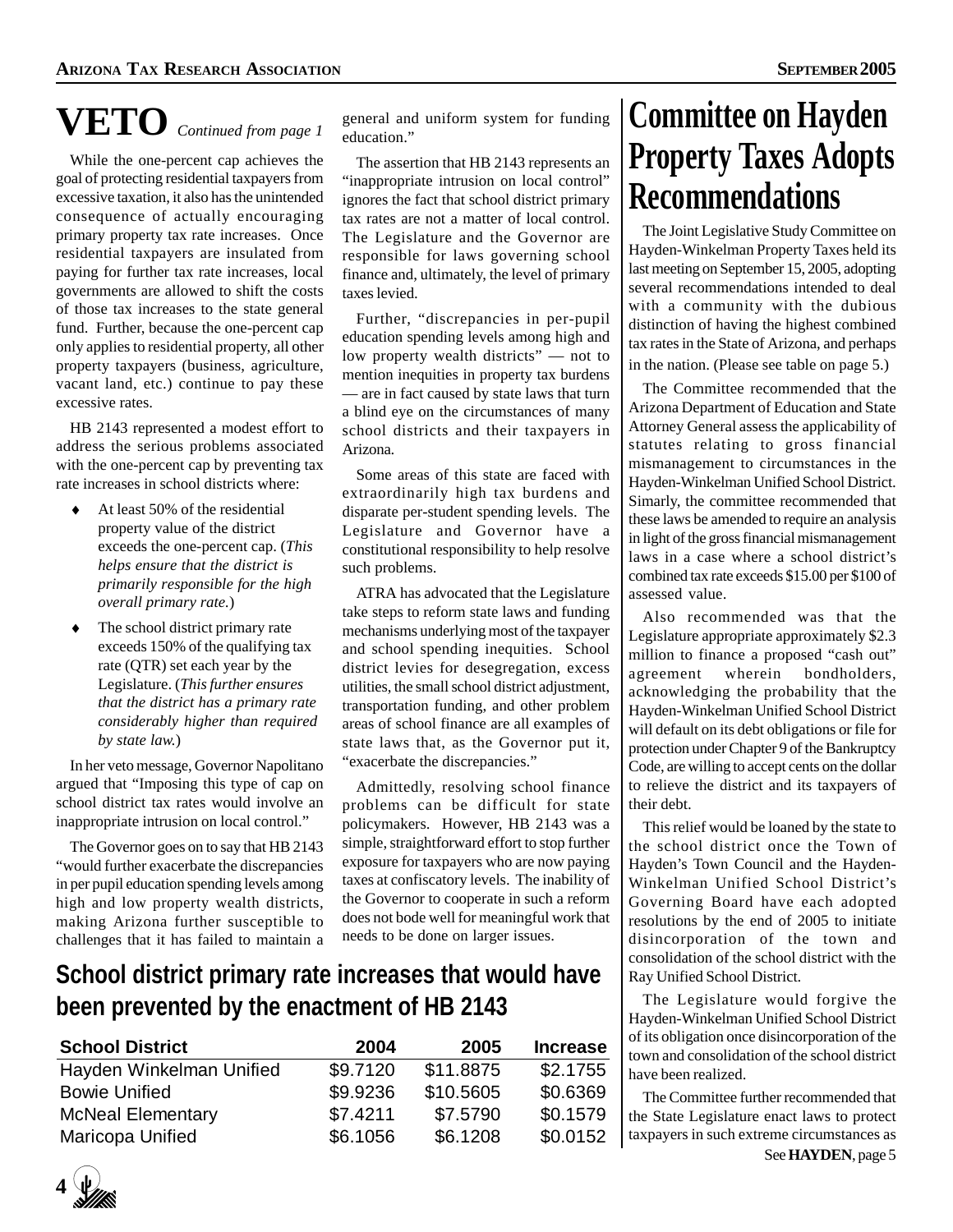### **Property tax rates for all taxing authorities in Hayden, 1999-2005**

|                             | 1999    | 2000    | 2001    | 2002    | 2003    | 2004    | 2005    |
|-----------------------------|---------|---------|---------|---------|---------|---------|---------|
| HWUSD (primary)             | 4.5927  | 6.0578  | 7.5050  | 7.8742  | 10.0720 | 9.7120  | 11.8875 |
| (secondary)                 | 11.8457 | 13.9424 | 14.7854 | 16.0355 | 23.7403 | 15.9769 | 12.0797 |
| Town of Hayden (primary)    | 12.0582 | 15.0946 | 15.0700 | 15.0700 | 22.8816 | 23.0500 | 22.8816 |
| Gila County (primary)       | 3.9700  | 3.9700  | 4.4100  | 4.4100  | 4.4100  | 4.4100  | 4.4100  |
| County (state) Ed (primary) | 0.5217  | 0.5123  | 0.4974  | 0.4889  | 0.4717  | 0.4560  | 0.4358  |
| FDAT (secondary)            | 0.1000  | 0.1000  | 0.1000  | 0.1000  | 0.1000  | 0.1000  | 0.1000  |
| Gila College (primary)      | 0.0000  | 0.0000  | 0.0000  | 0.0000  | 0.6288  | 0.6288  | 0.6288  |
| (secondary)                 | 0.5775  | 0.5844  | 0.5892  | 0.5823  | 0.0000  | 0.0000  | 0.0000  |
| Library (secondary)         | 0.2425  | 0.2000  | 0.2000  | 0.2000  | 0.2000  | 0.2000  | 0.2000  |
| CVIT (secondary)            | 0.0000  | 0.0000  | 0.0500  | 0.0500  | 0.0500  | 0.0500  | 0.0500  |
| <b>Total Primary</b>        | 21.1426 | 25.6347 | 27.4824 | 27.8431 | 38.4641 | 38.2568 | 40.2437 |
| <b>Total Secondary</b>      | 12.7657 | 14.8268 | 15.7246 | 16.9678 | 24.0903 | 16.3269 | 12.4297 |
| <b>Combined Total</b>       | 33.9083 | 40.4615 | 43.2070 | 44.8109 | 62.5544 | 54.5837 | 52.6734 |
|                             |         |         |         |         |         |         |         |

# **9% GROWTH IN COUNTY PRIMARY PROPERTY TAX LEVIES IN 2005**

County primary property tax levies increased \$66.2 million (9%) in tax year (TY) 2005, bringing total county primary levies to \$798.7 million.

The largest percentage increases in primary levies occurred in Apache County, with 24.5% growth (\$276,559), Pinal County, with an increase of 14.3% (\$6,760,958), followed by Yavapai County with 12% (\$3,433,000) growth. The largest dollar increases in primary levies were adopted by Maricopa (\$31,342,019), Pima (\$17,794,589), and Pinal (\$6,760,958). Four counties-Apache, Greenlee, Maricopa, and Navajoare at their levy limits in TY 2005.

Only two of the 15 counties, La Paz and Yuma, adopted a primary rate lower than the TNT rate and therefore were not required to hold a truth in taxation (TNT) hearing.

TNT laws require state and local governments to adjust property tax rates based on changes in property valuations (excluding new construction) so that the only growth in the property tax levy is the result of new construction. If jurisdictions choose to exceed the TNT limit and increase taxes over the prior year on existing property, which is becoming more common among the counties, they are required to notice

taxpayers and hold a public hearing regarding the tax increase.

Pinal County levies the highest primary property tax rate out of all the counties at \$4.4532 per \$100 of assessed value and is nearly eight cents above this year's TNT rate. Gila and Pima counties levy the second and third highest primary rates at \$4.4100 and \$4.0720, respectively. Gila County's primary rate is almost 12 cents above their

**HAYDEN**

*Continued from page 4*

that in the Hayden-Winkelman Unified School District, including restrictions on the budgeting and property tax levying authority of school district governing boards for overrides, the transportation revenue control limit, the small school district adjustment, and other budget items that impact property tax rates.

Finally, the Committee adopted a recommendation that debt limits be reduced statutorily by one-half for counties, cities, community colleges and school districts in cases where at least 50% of the net assessed value in a jurisdiction is comprised of a single taxpayer.

For more information about Hayden's property tax crisis, see *ATRA Newsletters* for June/July 2005, August 2003, December 2002, October 2001, October 2000, October 1999.

TNT rate, and Pima County's primary rate is nearly 17 cents over the TNT rate.

An additional \$27.5 million in primary property taxes was levied in TY 2005 as a result of 13 counties electing to exceed TNT levels. Maricopa and Pima make up approximately 85% of the \$27.5 million, levying a collective \$23.3 million over TNT levels. *Jennifer Schuldt*

|               |                     |                  | Over/(Under)    |
|---------------|---------------------|------------------|-----------------|
| County        | <b>Primary Levy</b> | <b>TNT limit</b> | <b>TNT Levy</b> |
| Apache        | \$1,407,178         | \$1,154,971      | \$252,207       |
| Cochise       | \$19,525,252        | \$19,039,055     | \$486,197       |
| Coconino      | \$6,006,746         | \$5,785,342      | \$221,404       |
| Gila          | \$17,098,264        | \$16,635,393     | \$462,871       |
| Graham        | \$1,909,149         | \$1,901,086      | \$8,063         |
| Greenlee      | \$1,252,020         | \$1,227,439      | \$24,581        |
| La Paz        | \$3,211,807         | \$3,273,372      | (\$61,565)      |
| Maricopa      | \$371,224,118       | \$357,110,069    | \$14,114,049    |
| Mohave        | \$24,002,974        | \$23,312,319     | \$690,655       |
| Navajo        | \$4.334.090         | \$4.249.286      | \$84.804        |
| Pima          | \$238,193,628       | \$229,038,681    | \$9,154,947     |
| Pinal         | \$54,016,045        | \$53,099,918     | \$916,127       |
| Santa Cruz    | \$8,743,144         | \$8,585,518      | \$157,626       |
| Yavapai       | \$31,939,000        | \$30,071,299     | \$1,867,701     |
| Yuma          | \$15,795,375        | \$16,637,534     | (\$842, 159)    |
| <b>TOTALS</b> | \$798,658,790       | \$771,121,282    | \$27,537,508    |